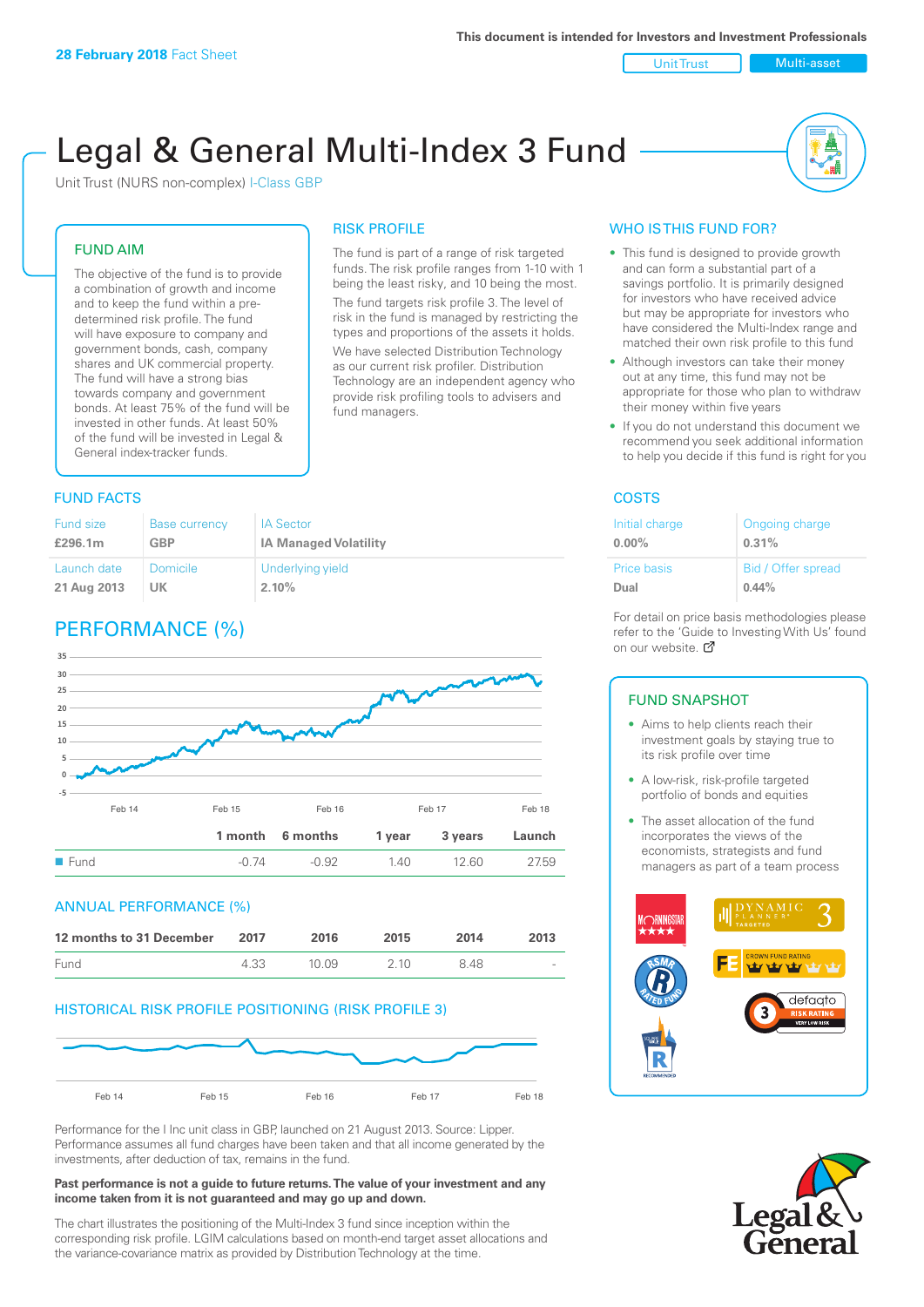# Legal & General Multi-Index 3 Fund

Unit Trust (NURS non-complex) I-Class GBP

# PORTFOLIO BREAKDOWN

All data source LGIM unless otherwise stated. Totals may not sum due to rounding.





# FUND MANAGERS

The fund managers have responsibility for managing the multi-index fund range. They are part of the Multi-Asset Funds (MAF) team in LGIM. This team focuses on designing and managing multi-asset funds that are tailored to match the specific objectives of various client types. The team sits within a wider Asset Allocation team which combines both depth of experience with a broad range of expertise from different fields, including fund management, investment consulting and risk management roles.

# TOP 10 HOLDINGS (%)

| <b>LGIM Sterling Liquidity Fund Class 1</b>                      | 12.5 |
|------------------------------------------------------------------|------|
| L&G Global Inflation Linked Bond Index Fund                      | 10.6 |
| L&G Sterling Corporate Bond Index Fund                           | 9.6  |
| L&G All Stocks Gilt Index Trust                                  | 9.4  |
| L&G Short Dated Sterling Corporate Bond Index Fund               | 8.0  |
| <b>LGIM Global Corporate Bond Fund</b>                           | 7.8  |
| L&G Emerging Markets Government Bond (US\$) Index Fund           | 5.8  |
| L&G UK Property Fund                                             | 4.5  |
| L&G US Index Trust                                               | 4.4  |
| L&G Emerging Markets Government Bond (Local Currency) Index Fund | 4.3  |